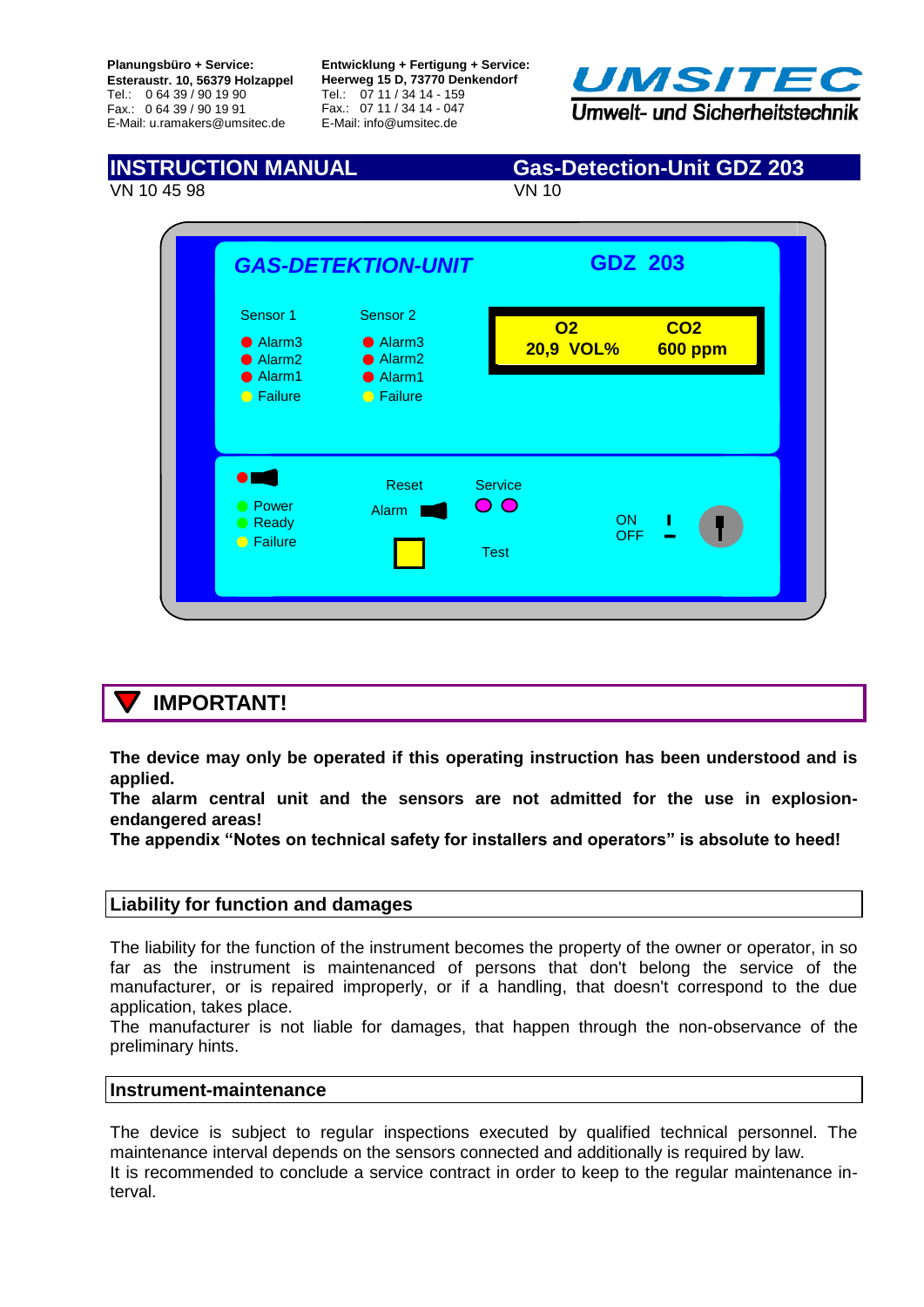# **Table of contents**

| <b>IMPORTANT!</b> | 1 |
|-------------------|---|
|                   |   |
|                   |   |
|                   |   |
|                   |   |
|                   |   |
|                   |   |
|                   |   |
|                   |   |
|                   |   |
|                   |   |
|                   |   |
|                   |   |
|                   |   |
|                   |   |
|                   |   |
|                   |   |

# **TECHNICAL SPECIFICATION**

| Cut out for electric control cabinet installing housing model GAZ/GDZ 203-SS for front   |  |
|------------------------------------------------------------------------------------------|--|
| Electric control cabinet installing housing model GAZ/GDZ 203-SS for front installation: |  |
|                                                                                          |  |
| Wiring diagram GDZ 203-2-RD with application of relay 1 as redundant valve relay11       |  |
| Emergency power supply in case of mains failure : NSP-Z-L wall mounted housing to        |  |
| Connecting diagram: Emergency power supply NSP-B-L for switch boards and NSP-Z-L         |  |

 $\overline{6}$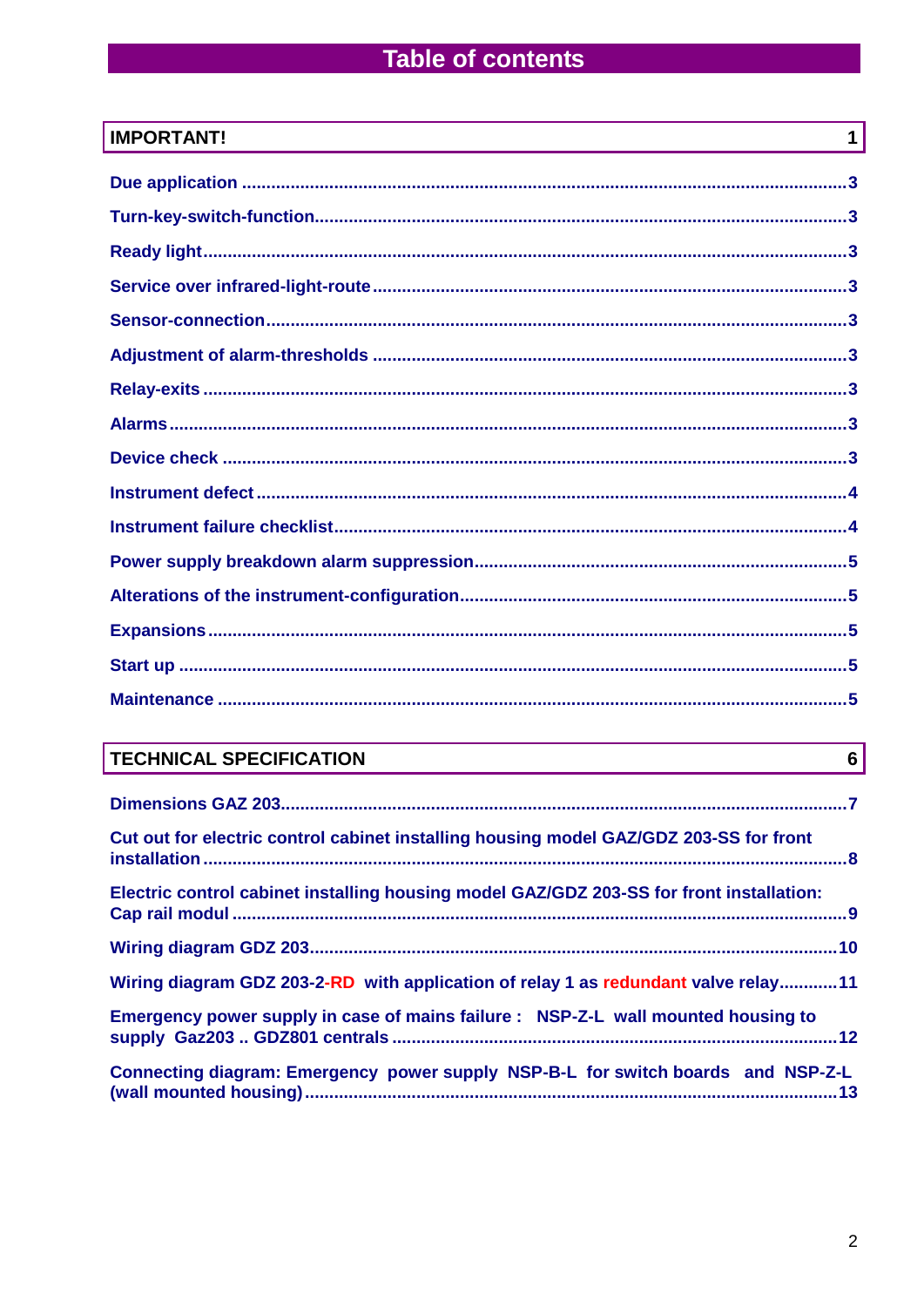#### **Due application**

The instrument serves the measurement and evaluation of gas concentration in the environment-air

- to the purpose of the warning with overconcentrations and its possible health consequences,
- $\blacksquare$  to the control of shut-off valves, switches, ventilation.

#### **Turn-key-switch-function**

In most cases, the main device is equipped with a turnkeyswitch to disable alarm-outputs. Is the turn-key-switch in the vertical position, alarms are enabled and the system is normal working.

Is the turn-keyswitch in horizontal position, all alarm-outputs are surpressed (disabled for service works and in special cases). Keep in mind, the system is not real working.

To avoid illegal operation, the key must be removed in vertical position (normal condition) and reserved from the service department or service person.

Each operator must be aware that he can disable the alarmoutput by the turn-keyswitch (horizontally position = disabled, blocked alarm-output) and possibly consequential damages can occur.

Furthermore the key is not allowed to be stored negligently accessible for uninstructed persons or is handed over to persons without admission.

In case of disabled-alarms (service mode) the LED "Service" indicates it. The failure relay "GSM" is inactive and the signal can optional be send to an external alert box.

#### **Ready light**

Is the supply-voltage for the instrument in order, shines the green LED "Power."

Is the instrument and the attached sensors operational, shines also the green LED "Ready.

The brightness of these LEDs is varied cyclically. So the controller reports its function.

With disturbances goes out the LEDs "Ready" and the yellow failure-indication-LED flashes. The flash of the failure-indication-LED takes place also in the off-load condition for some days, since the LED is accumulator-buffered.

#### **Service over infrared-light-route**

The instrument is equipped with an infrared-interface.

The instrument and the attached sensor is configured over the interface with help of a service-control-panel with LCD. This also is usable for adjusts, readouts and tests.

Heed the instruction manual of our Service-Handy to this.

#### **Sensor-connection**

To the supply of gas measuring device, the instrument supplys an unadjusted DC-voltage of 24 ..28V.

At the instrument can be connected two sensors.

As standard-sensor-cable, the shielded cable JY(St)Y 2x2x0.8mm can be applied.

The wire-colors of the standard-cable can be assigned as follows:

Red: +24V (clamp 1), white: 4-20mA (clamp 2), black: 0 V (clamp 3), yellow: PE (clamp 4)

**The supplementary shield wire core is to be twisted with the yellow wire and to connect to clamp 4 (protective conductors PE).** The supplementary wire core is connected in the cable with the shield.

The supplementary wire core is to be connected at the sensor with the metal case, however not, if the metal case is mounted on an earthed steel-bearer.

In this case it is allowed to connect the supplementary wire core and the wire for clamp 4 (PE) only at the alarm central unit to the avoidance of ground loops to the sensor.

With the installation, it is to be kept an eye on it that the naked supplementary wire core cannot come in contact with the circuit.

#### **Adjustment of alarm-thresholds**

Per measuring position, three alarm-thresholds can be set within the measuring range. The thresholds values are inputed over the control panel. The Service-Handy puts the thresholdvalues in the alarm central unit.

Following threshold parameters can be put in:

- Alarm with climbing or dropping concentration
- Alarm self-clearing or self-locked, until alarm-reset button is pressed.

#### **Relay-exits**

Three relais can be programmed to switch with any threshold.

Two alarm-relay-exits and the central-fault indicator relay are equipped with 3 contacts. The sequence of the contacts is in reading-direction: closing contact, transfer contact, opener. The closing contact is closed with pending alarms as well as present disturbances.

The relay-exits for warning light and horn are closing contacts.

#### **Alarms**

The instrument supervises the signals of the sensors (4 ..20mA) on overstepping of 3 thresholds (according to instrument-implementation) within the measuring range. Reaches the measuring signal a threshold, the corresponding alarm is set. The affiliated LED shines, and the affiliated relay is activated.

The alarm-steps can be programmed self-clearing - i.e. if the gas concentration sinks under the threshold again, the corresponding alarm is set off - or alternatively self-locked. In this case, the alarm signal can be set off only through pressing the central reset button or an attached external button (closing contact). Prerequisite is that the measuring signal has returned to normal level already again.

Ex factory, the instruments are put in standard as follows:

Alarm 1 is programmed self-clearing. With threshold 1 is activated alarm-relay 1 and the relay for the connection of warning lights.

This relay is impulsed and warning lights can be connected without additional flasher unit.

Alarm 2 is programmed self-locked. With threshold 2 is activated alarm-relay 2 as well as the internal buzzer and the relay for the connection of acoustic signalling device (horn relay).

The internal buzzer and the horn relay can be reset with help of the reset button or an attached external button (closing contact) anytime.

Alarm 3 is programmed self-clearing. With threshold 3 will light up the affiliated LED as concentration-indicator.

Special switch-functions can be programmed customized with the hand-control panel.

#### **Device check**

Press the "test"-button, that itself is on the instrument-front under the text "test", so all alarms and a device fault are activated, so that attached warning - and switch-facilities can be checked.

With the "Service-Handy" a singles-test of the alarm-functions and the attachements can be made.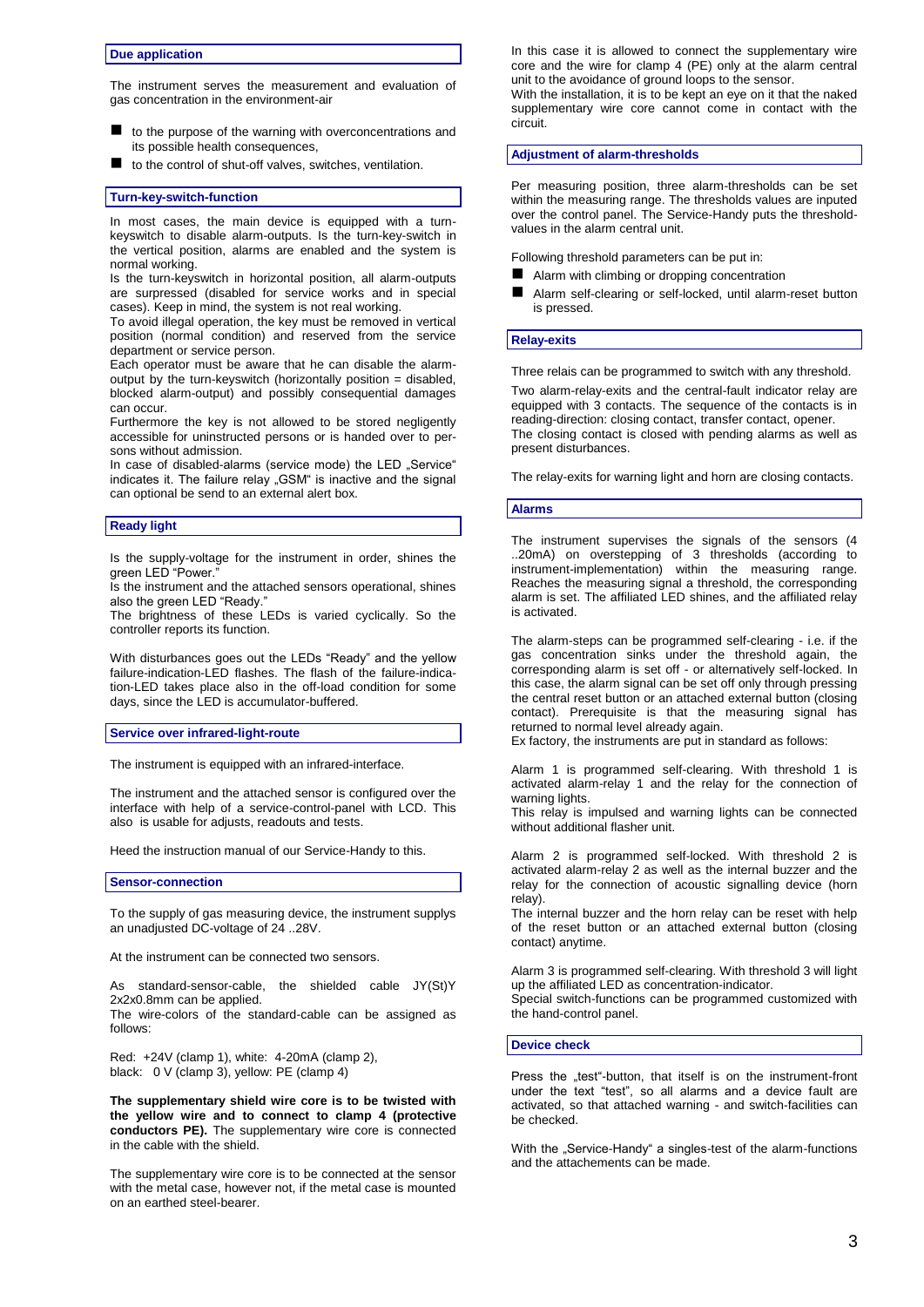The instrument defect indicator outputs are activated under following conditions:

- power breakdown,
- with active faulty-alarm-suppression in the stabilization-phase of the sensors, (until approximately 1 min after power-return)
- cable failure or short-circuit fault of the sensor cable,
- measuring range-injury (<2.5mA as well as >25mA,
- sensor-defect,
- controller-defect, AD-converter failure, parameter-failure in the EEPROM
- An EEPROM-failure lasts 4 minutes long up to the next checkup
- overvoltage or undervoltage of sensing device power supply / controler power failure
- **fuse breakdown**

With a defect, the ready-for-operation-LED is deactivated, and the contacts 21 and 22 of the central fault indicator relay closes, contact 23 is separated by 22.

Sensors failure are indicated by a yellow LED additionally to each sensor.

If isolating valves as well as circuit breakers are connected to the instrument, so the the fault indicator relay has to be connected into the control line , so that no gas concentration can exhaust in the failure case.

#### **Instrument failure checklist**

Instrument failures can be read out through keystroke at the GDZ. As important piece of information for the customer service it easys the analysis.

In order to read out the simple failure status, you must press the reset button 5 seconds approximately. The display first switches after it to LED-test - finished, 8 LED should have shined.

Current failures are then shown through now blinking LED:

### **Measuring position 1: Measuring position 2:**

| Alarm <sub>3</sub>                                              | Alarm <sub>3</sub>                                            |
|-----------------------------------------------------------------|---------------------------------------------------------------|
| Sensor 2 out of range<br>(cable failure or short circuit cable) | 24 V measuring device supply<br>(overvoltage > 35V)           |
| Alarm2                                                          | Alarm <sub>2</sub>                                            |
| Sensor 1 out of range<br>(cable failure or short circuit cable) | 24 V measuring device supply<br>(undervoltage <19V)           |
| Alarm1                                                          | Alarm1                                                        |
| <b>EEPROM</b> failure<br>printed circuit / CPU defect?          | Program error<br>possible CPU defect                          |
| Failure                                                         | Failure                                                       |
| A/D-converter / reference diode /<br>5V-supply defect or        | Power supply breakdown has been<br>happened (transient fault) |
| EEPROM data failure?                                            |                                                               |

Power supply breakdown and program-errors are events, that have appeared in the proceeding operation. If the reset button is pressed 30 seconds long, these LED-indicators are reset.

If the errors are to be not repaired with simple measures, you immediately inform the service team.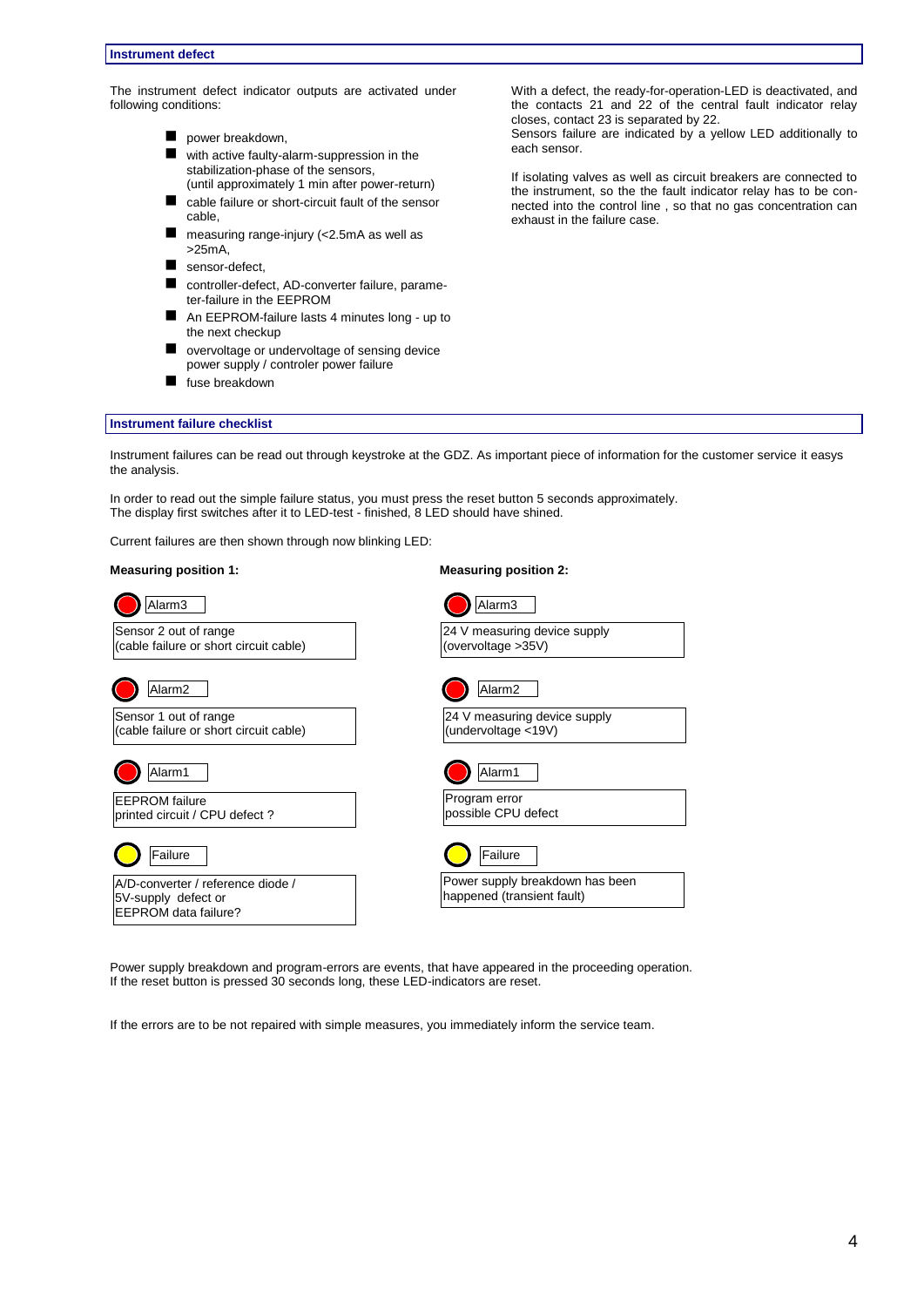#### **Power supply breakdown alarm suppression**

The instrument owns an one-minute delay, that is activated after each power supply voltage breakdown. Alarms, that would occur inevitably through unstabilized sensors are suppressed. During this time, the failure indicator relay is activated.

A minute after supply is switched on, the instrument is ready, provided no defects are present.

If shut-off valves or circuit breakers are connected to the instrument, so first fault indicator relay must be interconnected the control line and then the relay of alarm 2, so that the facilities are active during this time until the instrument is operational and notices a possibly gas concentration.

Please notice that through the loop, during the instrument is defect, contact 13 of the alarm 2 relay is dead.

If no shut-off valves or circuit breakers are attached, the alarm-suppression function is to be put down beside so that alarm is caused automatically after a power breakdown, if its not guaranteed otherwise that no alarm-concentrations can form itself while power breakdown.

Furthermore, failure indicator warning lights are to be connected, which indicate optically a fault of the instrument in the areas and before the entrances to the areas, in which gas concentration can occur. With it this indicates also on the possible existence of an alarm-concentration,

With intact instrument during 1 minute approximately these signals are activated after return of power supply.

### **Take notice: During a power breakdown, only external supplied warning signals are active.**

#### **Alterations of the instrument-configuration**

At the instrument, following alterations can be made with help of the Service-Handy:

- **Warning light static** instead of flashing
- Horn-release through alarm 1 or alarm 3 instead of through alarm 2
- Alarm 1 stores instead of self-clearing
- Alarm 2 self-clearing instead of stores
- Alarm 3 stores
	- instead of self-clearing
- Alarm output deactivated while instrument failure occurs - instead of alarm output ready

#### **Expansions**

If double relay-contacts are required, for example in order to switch potential-separated control voltages, it is possible to widen the instrument with an additional relay-output. The corresponding circuit board is delivered like the instrument in a wall-construction-casing and is to be connected over a ribbon cable-connection with the instrument-masterboard. By it the indicator relays alarm 1, alarm 2 and failure are doubled.

#### **Start up**

All functions of the installation are to be controlled while commissioning the instrument through a test gas feeding and it is a test report to prepare.

#### **Maintenance**

#### **To the maintenance of the function-security, an annual or biannual maintenance as well as re-calibration is necessary.**

With an inspection, the alarm-functions are to be activated per "test"-button. Furthermore, with help of the "Service-Handy", the sensors supply voltage and the measuring signals will be checked.

While gas feeding, with help of the Service-Handy, the measuring signals of the sensors can be remeasured, and the threshold values can be re-adjusted.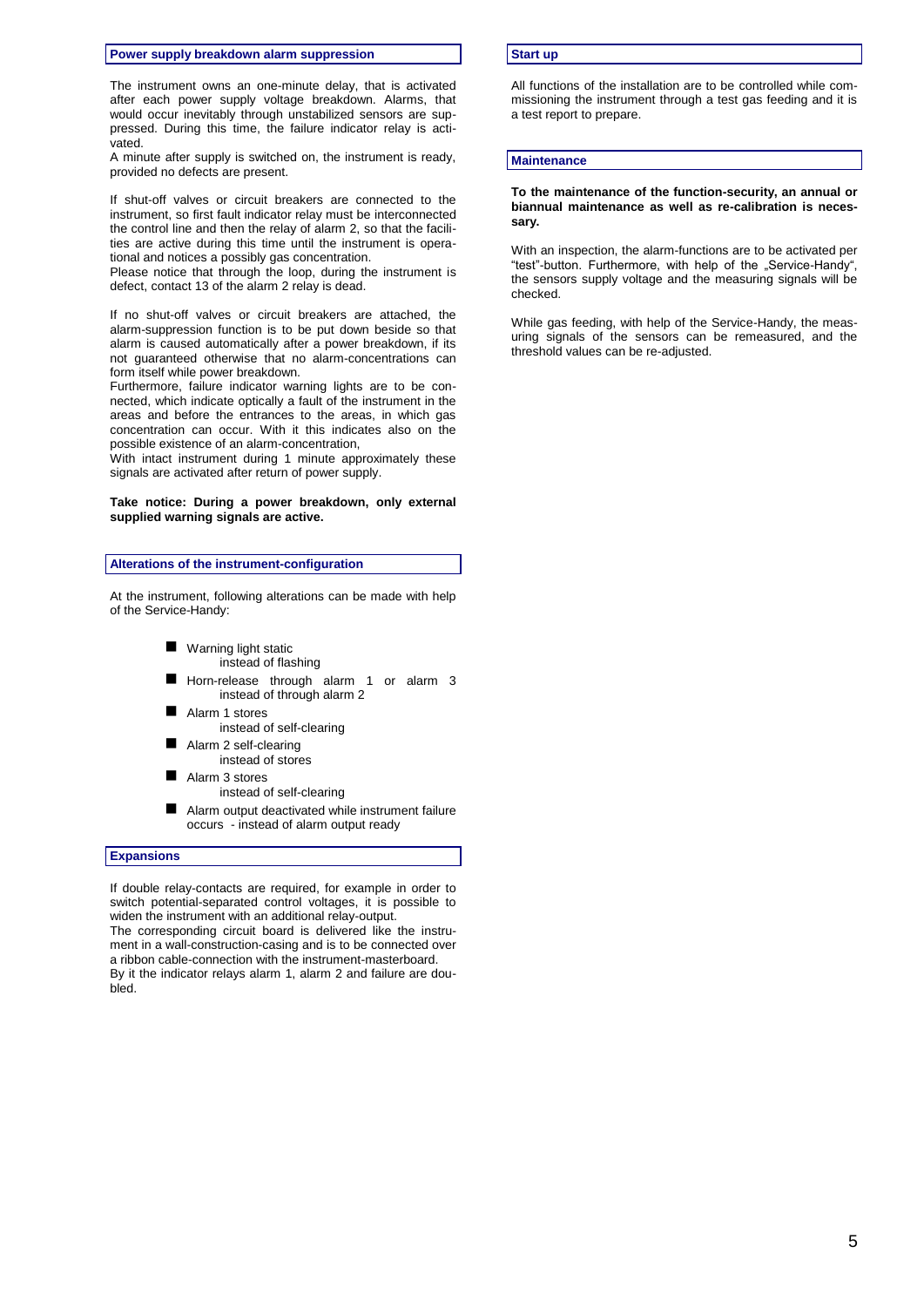# **TECHNICAL SPECIFICATION**

| Housing:<br>Protection-class:                                                                                                           | plastic-construction-housing WxH(incl. PG)xD 200x140x60mm <sup>3</sup><br>IP 54 on wish IP 65                                                                                                                                                                                                               |
|-----------------------------------------------------------------------------------------------------------------------------------------|-------------------------------------------------------------------------------------------------------------------------------------------------------------------------------------------------------------------------------------------------------------------------------------------------------------|
| Sensor channels:                                                                                                                        | GDZ 203-1: 1 sensor channel                                                                                                                                                                                                                                                                                 |
| Measuring signal input:<br>Alarm-switch points:<br>Alarm-version:<br>Alarm 1, alarm 2:<br>Warning light:<br>Horn:<br>Instrument defect: | GDZ 203-2: 2 sensor channels<br>4-20 <sub>m</sub> A<br>3 per sensor<br>collective-alarm<br>per alarm 1 potential-free wiper-relay, 250V/2,5A<br>1 potential-free wiper-relay, 250V/2,5A, flashing or permanent<br>1 potential-free switch, 250V/2,5A, resettable<br>1 potential-free wiper-relay, 250V/2,5A |
| Control lights:<br>Display:                                                                                                             | LED-display for condition-code, alarm and defect<br>LCD measuring point diplay                                                                                                                                                                                                                              |
| Other functions:                                                                                                                        | lock-key-operated switch to prevent the alarm from exiting<br>during maintenance,<br>built-in piezo-buzzer 98dB at 1m,<br>connection for external reset,<br>internal function control, line function control,<br>cold-start-faulty-alarm-suppression,<br>IR-programming- and service-interface              |
| Supply:                                                                                                                                 | 230V/50/60Hz and/or 24V DC, 110V AC on order                                                                                                                                                                                                                                                                |
| Optional:                                                                                                                               | Alarm-duplication in the addition-casing,<br>IR-Service-Handy                                                                                                                                                                                                                                               |

Technical alterations reserved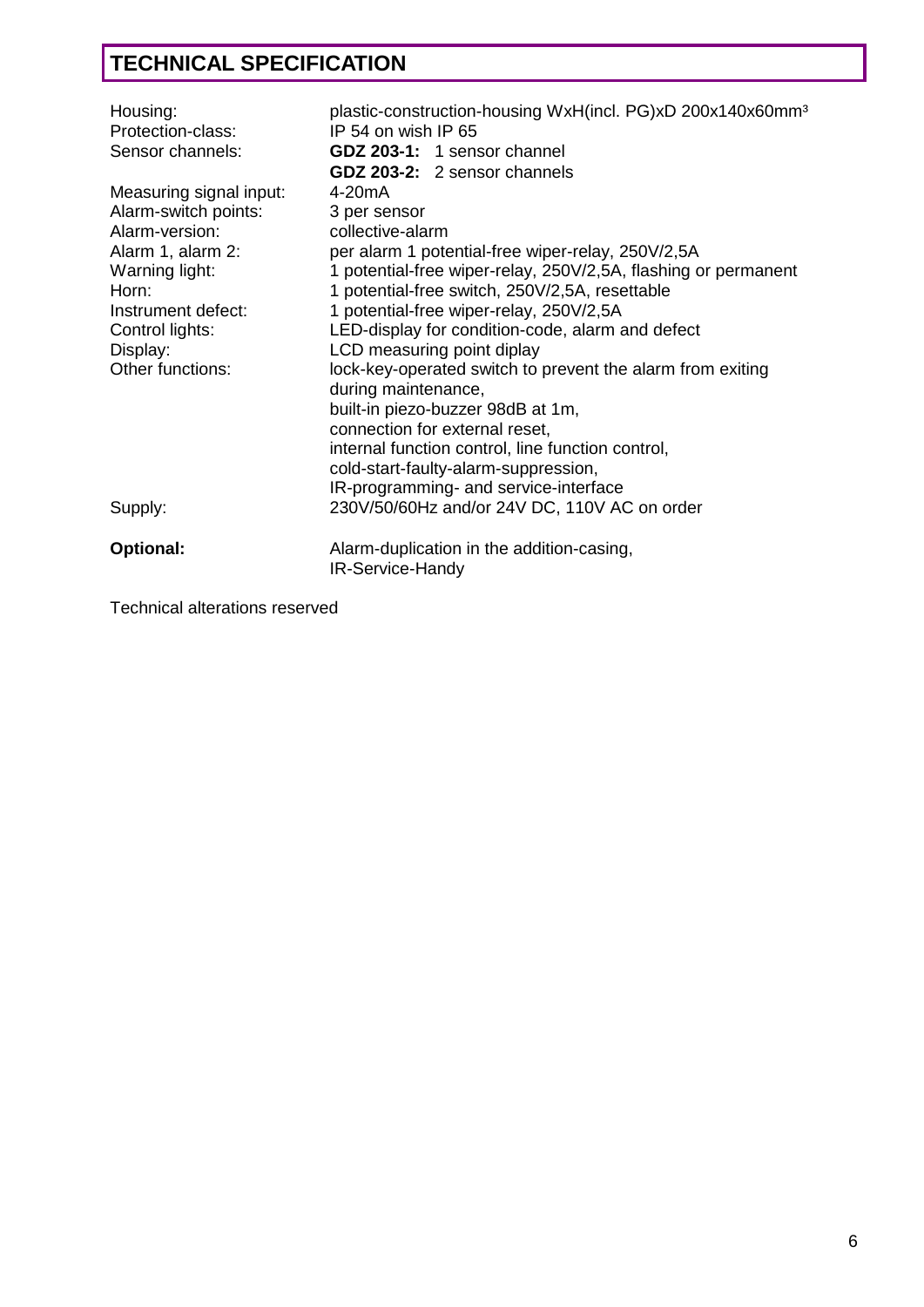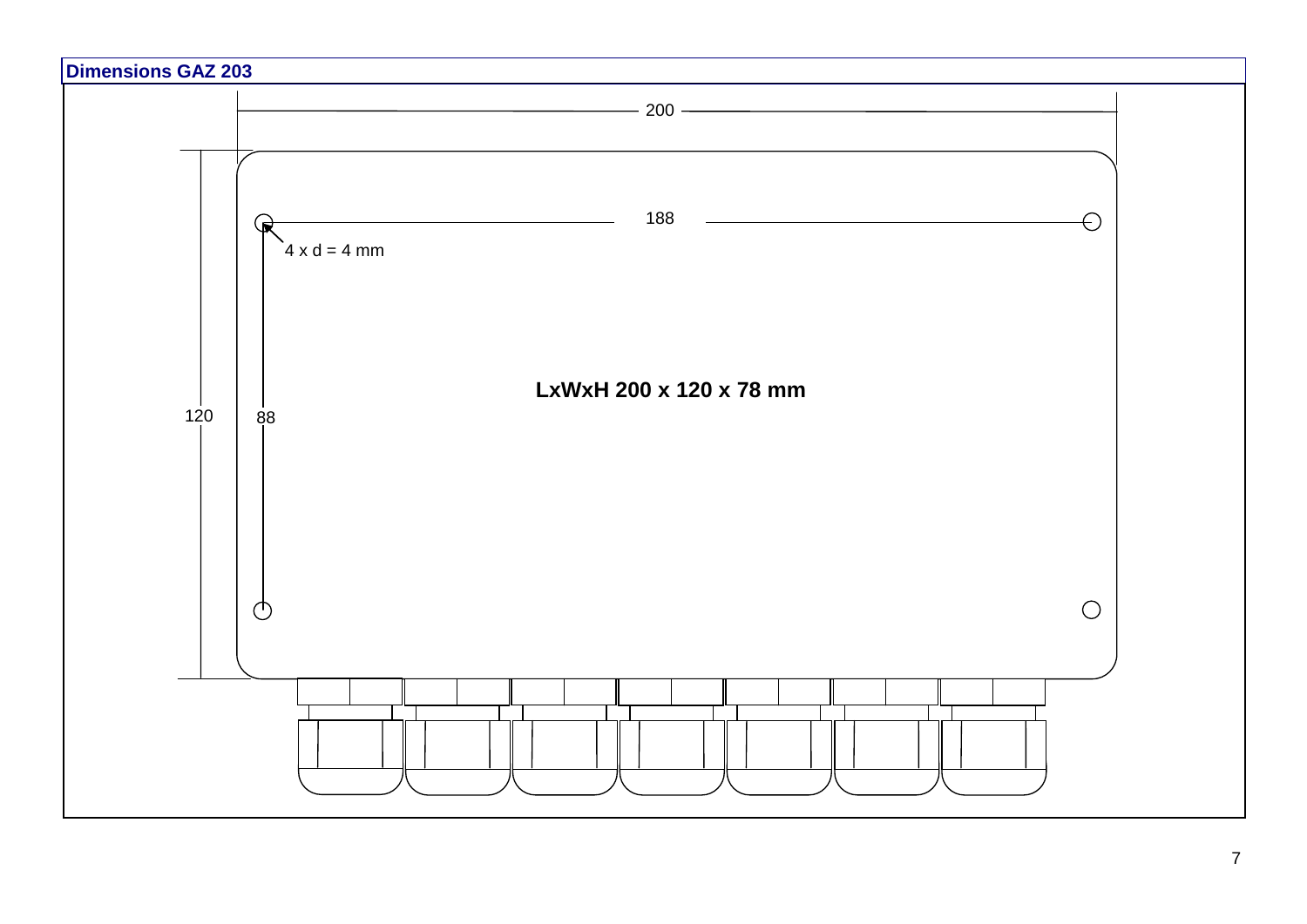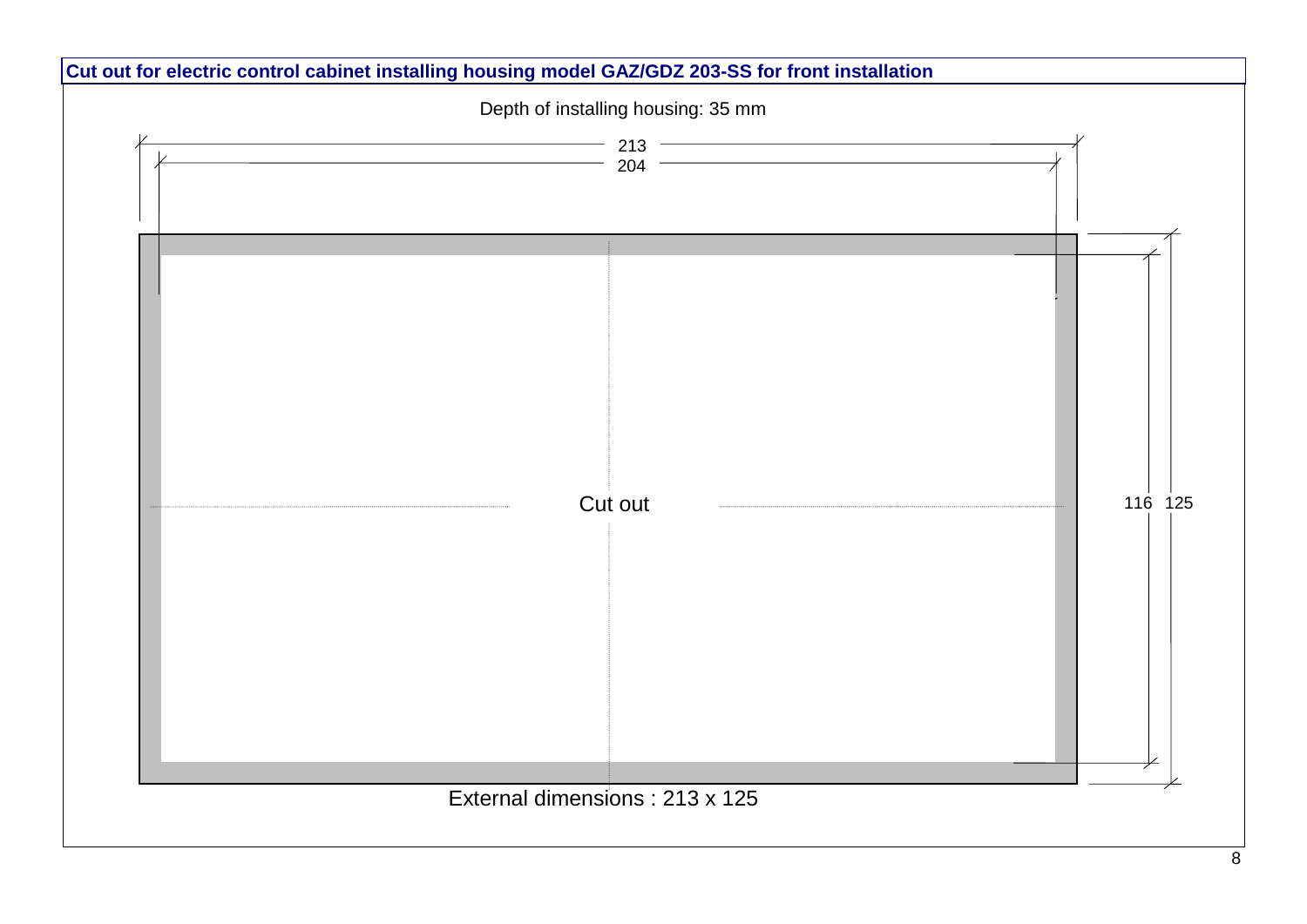**Electric control cabinet installing housing model GAZ/GDZ 203-SS for front installation: Cap rail modul**

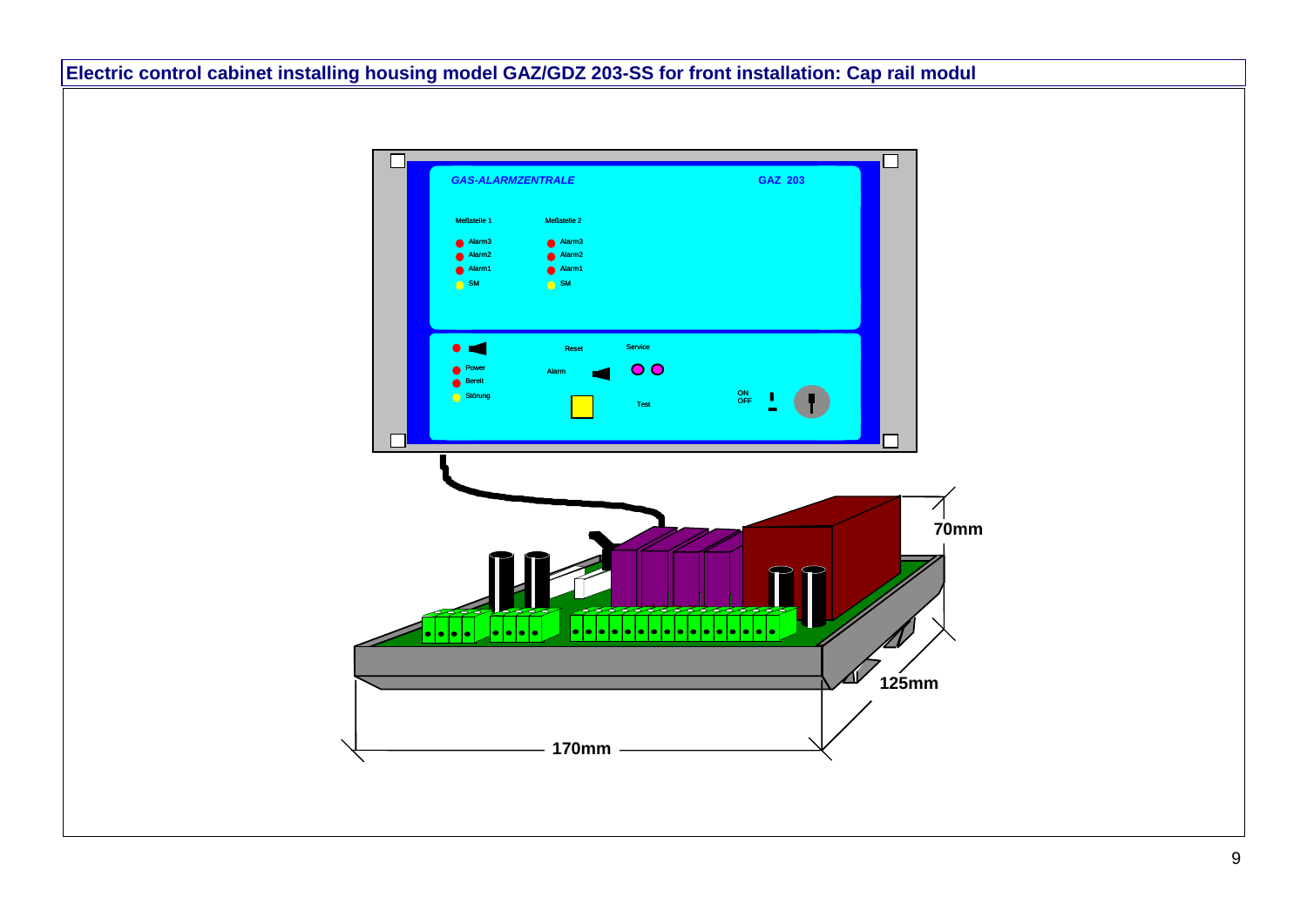

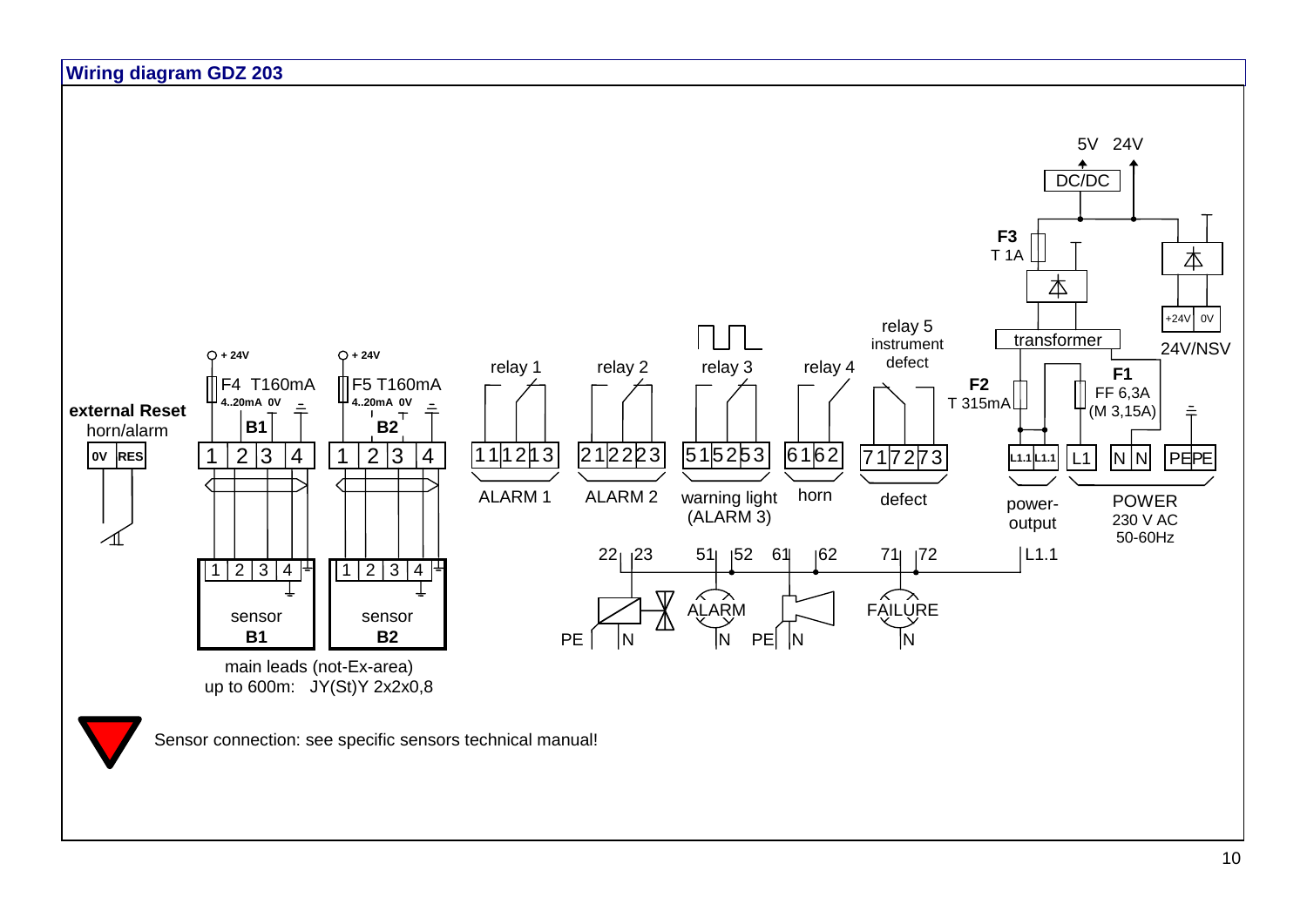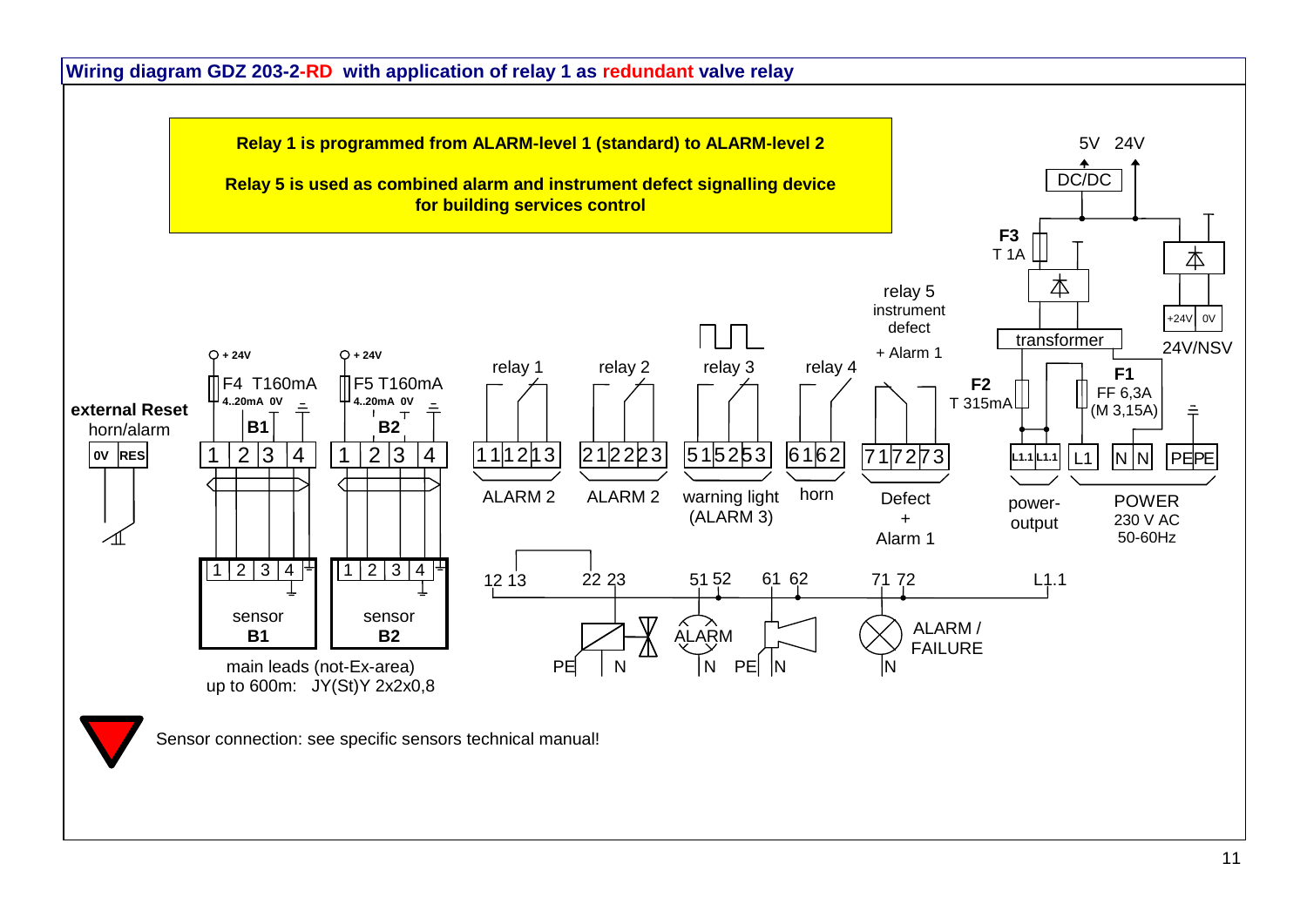